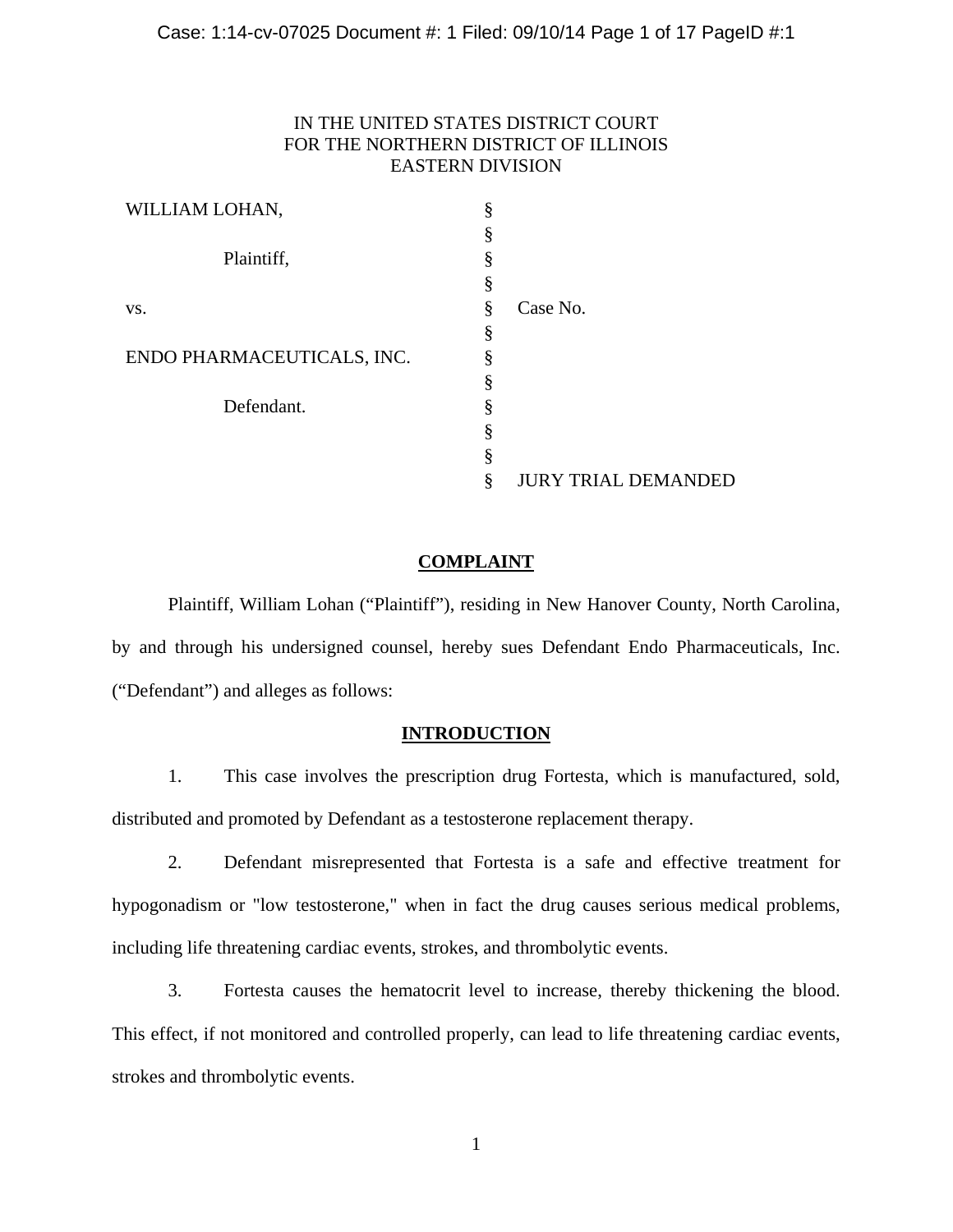#### Case: 1:14-cv-07025 Document #: 1 Filed: 09/10/14 Page 2 of 17 PageID #:2

4. Defendant failed to adequately warn physicians about the risks associated with Fortesta and the monitoring required to ensure the safety of patients using Fortesta.

5. Defendant engaged in aggressive, direct-to-consumer and physician marketing and advertising campaigns for Fortesta. Further, Defendant engaged in an aggressive unbranded "disease awareness" campaign to alert men that they might be suffering from "low T."

6. Defendant published a quiz on the website for Fortesta titled "Could it be Low T?", encouraging men as young as 35 to take the quiz to find out whether their symptoms are caused by low testosterone levels. According to the "Could it be Low T?" quiz, the symptoms of "Low T" include feeling tired, a loss of body hair, and needing to shave less. See, http://www.gettestedforlowt.com/.

7. As a result, diagnoses of Low T have increased exponentially. This has directly related to Fortesta's net sales increasing by 154% in 2013 as compared to 2012. Defendant attributed the sales increase to "improved formulary access to this product." *Available at: http://biz.yahoo.com/e/130806/endp10-q.html.*

8. However, consumers of Fortesta were misled as to the drug's safety and efficacy, and as a result have suffered injuries including life-threatening cardiac events, strokes, and thrombolytic events.

### **PARTIES**

9. Plaintiff is a natural person and a citizen of the State of North Carolina.

10. Defendant Endo Pharmaceuticals, Inc., formerly Endo Laboratories, LLC., and a subsidiary of Endo Pharmaceuticals Holdings, Inc., is a corporation organized and existing under the laws of Delaware with its principal place of business at 100 Endo Boulevard, Chaddes Ford, Pennsylvania 19317.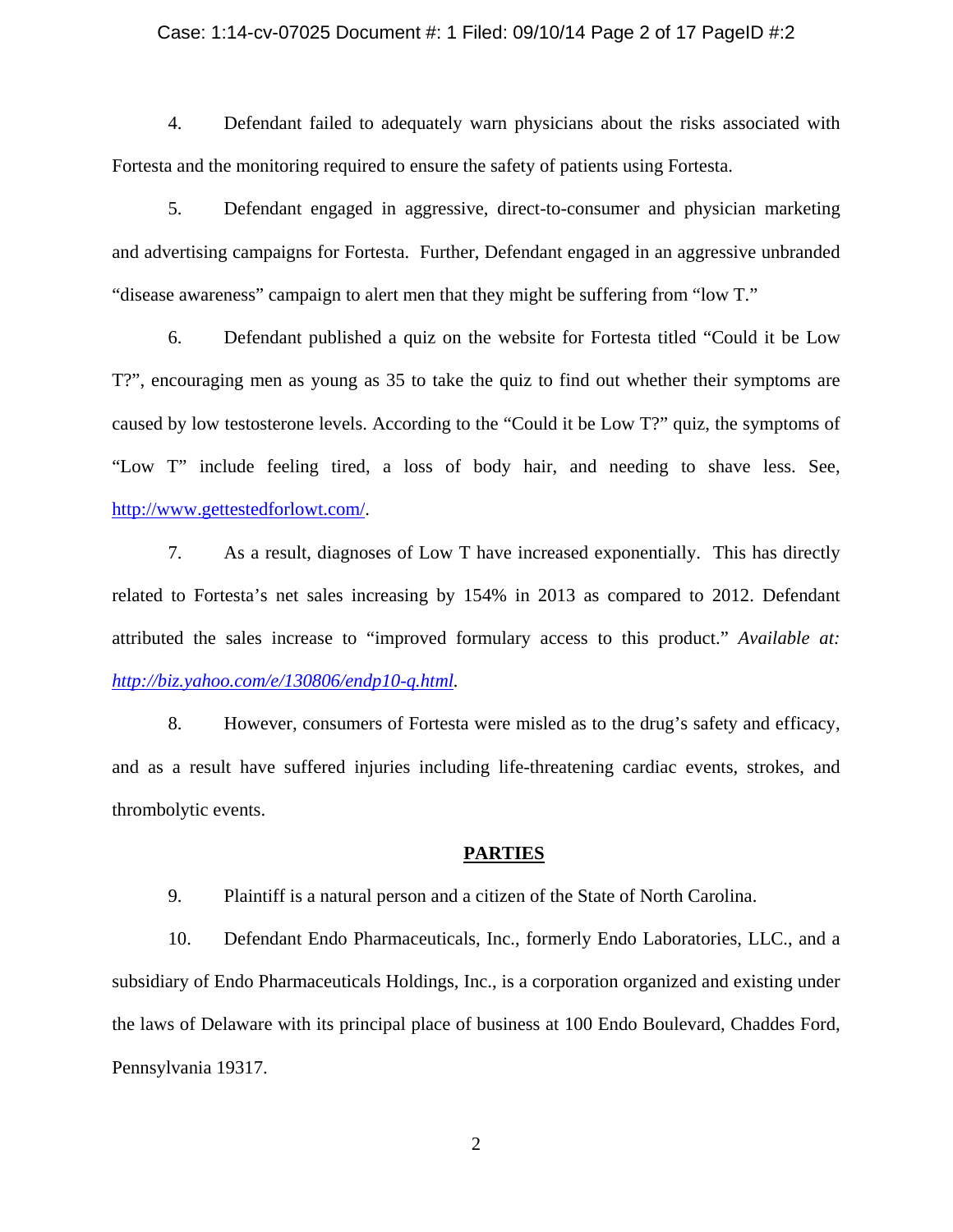#### Case: 1:14-cv-07025 Document #: 1 Filed: 09/10/14 Page 3 of 17 PageID #:3

11. At all times herein mentioned, Defendant, in interstate commerce and in this judicial district, advertised, promoted, supplied, and sold to distributors and retailers for resale to physicians, hospitals, medical practitioners, and the general public a certain pharmaceutical product, Fortesta.

### **JURISDICTION AND VENUE**

12. This Court has jurisdiction over Defendant and this action pursuant to 28 U.S.C. § 1332 because there is complete diversity of citizenship between Plaintiff and Defendant and because the amount in controversy between Plaintiff and Defendant exceeds \$75,000, exclusive of interest and cost, and because, among other reasons, Defendant have significant contacts with this district by virtue of doing business within this judicial district.

13. Venue is proper pursuant to the order issued by the United States Judicial Panel on Multidistrict litigation on June 6, 2014, establishing MDL No. 2545 consolidating for pre-trial purposes all cases involving injuries arising from the use of testosterone replacement therapies before the honorable Matthew F. Kennelly in the Northern District of Illinois.

### **GENERAL ALLEGATIONS**

14. This action is for damages brought on behalf of Plaintiff who was prescribed and supplied with, received and who has taken and applied the prescription drug Fortesta, as tested, studied, researched, evaluated, endorsed, designed, formulated, compounded, manufactured, produced, processed, assembled, inspected, distributed, marketed, labeled, promoted, packaged, advertised for sale, prescribed, sold or otherwise placed in the stream of interstate commerce by Defendant. This action seeks, among other relief, general and special damages and equitable relief in order to enable Plaintiff to treat and monitor the dangerous, severe and life-threatening side effects caused by this drug.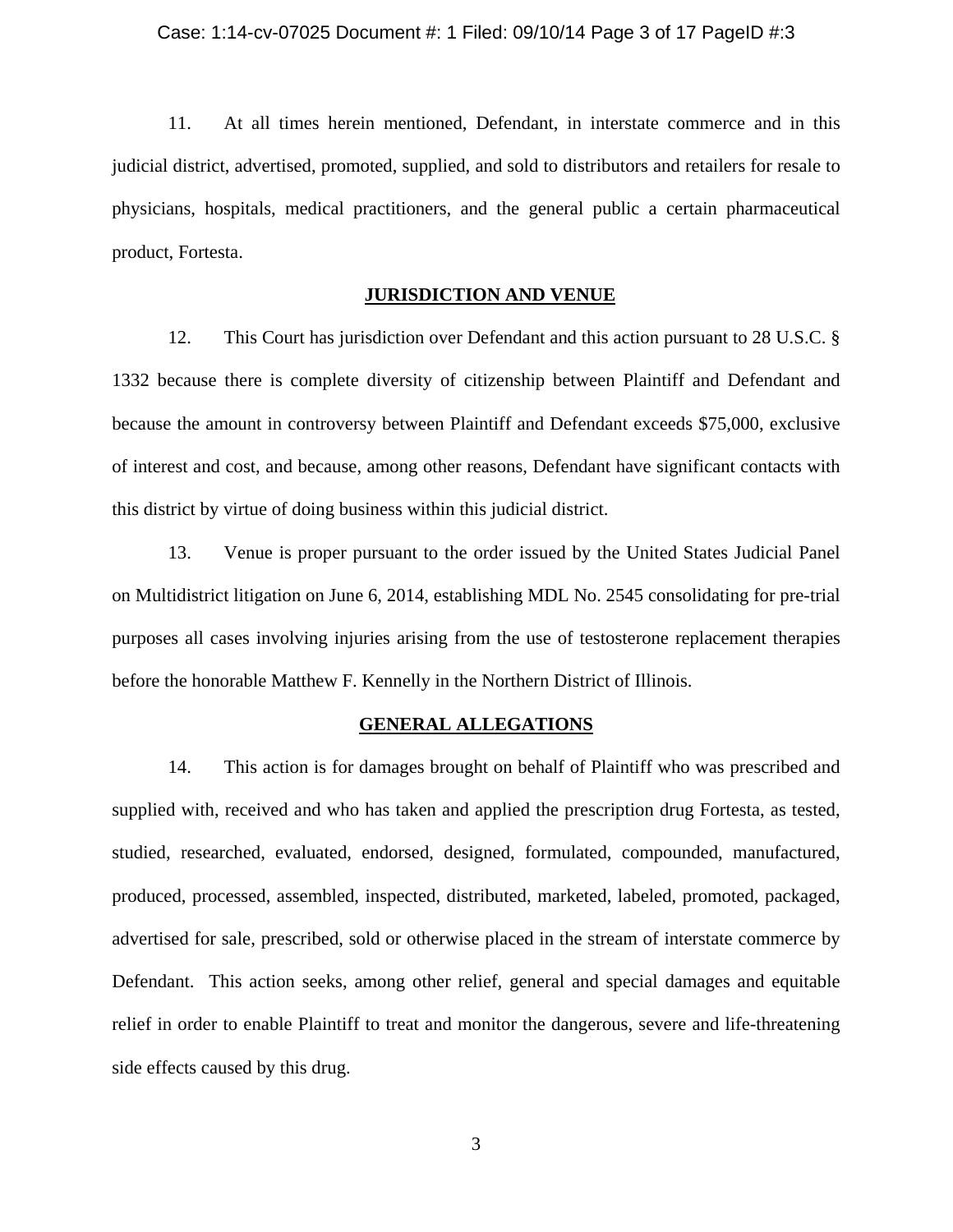### Case: 1:14-cv-07025 Document #: 1 Filed: 09/10/14 Page 4 of 17 PageID #:4

15. Defendants' wrongful acts, omissions, and fraudulent misrepresentations caused Plaintiff's injuries and damages.

16. At all times herein mentioned, the Defendant was engaged in the business of, or were successors in interest to, entities engaged in the business of research, licensing, designing, formulating, compounding, testing, manufacturing, producing, processing, assembling, inspecting, distributing, marketing, labeling, promoting, packaging and/or advertising for sale or selling the prescription drug Fortesta for the use and application by Plaintiff.

17. At all times herein mentioned, Defendant was authorized to do business within the state of residence of Plaintiff and in the state of Illinois.

18. At all times herein mentioned, the officers and directors of Defendant participated in, authorized, and directed the production and promotion of the aforementioned product when they knew, or with the exercise of reasonable care should have known, of the hazards and dangerous propensities of said product and thereby actively participated in the tortious conduct which resulted in the injuries suffered by Plaintiff herein.

19. Plaintiff files this lawsuit within the applicable limitations period of first suspecting that said drugs caused the appreciable harm sustained by Plaintiff. Plaintiff could not, by the exercise of reasonable diligence, have discovered the wrongful case of Plaintiff's injuries at an earlier time because the injuries were caused without perceptible trauma or harm, and when Plaintiff's injuries were discovered their cause was unknown to Plaintiff. Plaintiff did not suspect, nor did Plaintiff have reason to suspect, that Plaintiff had been injured, the cause of the injuries, or the tortious nature of the conduct causing the injuries, until less than the applicable limitations period prior to the filing of this action. Additionally, Plaintiff was prevented from discovering this information sooner because Defendant herein misrepresented and continue to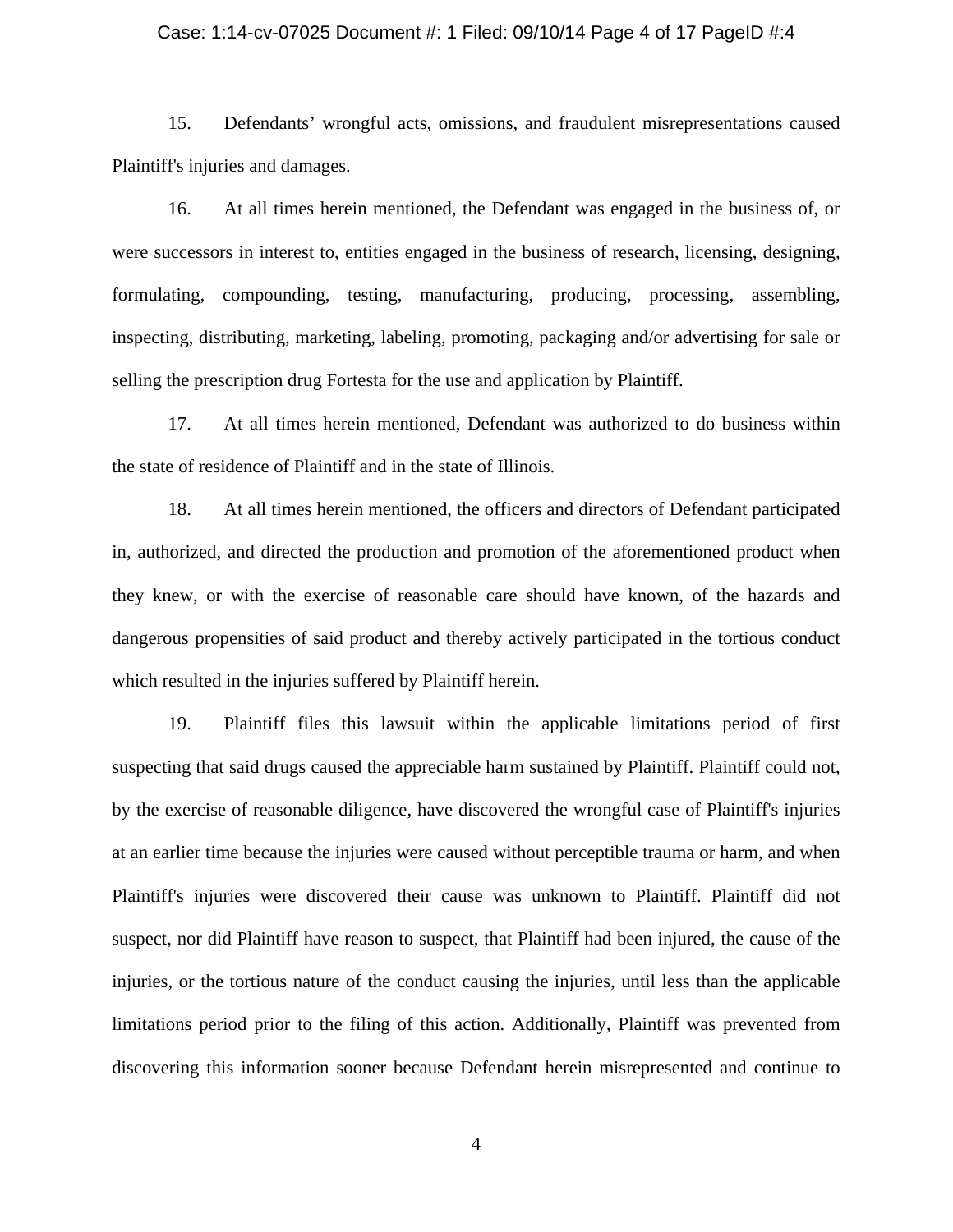### Case: 1:14-cv-07025 Document #: 1 Filed: 09/10/14 Page 5 of 17 PageID #:5

misrepresent to the public and to the medical profession that the drug Fortesta is safe and free from serious side effects, and Defendant have fraudulently concealed facts and information that could have led Plaintiff to discover a potential cause of action.

### **OVERVIEW**

20. Hypogonadism is a specific condition of the sex glands, which in men may involve the diminished production or nonproduction of testosterone.

21. In 1999, hypogonadism was estimated to affect approximately "one million American men." This number increased to "four to five million American men." By 2003, the number increased to "up to 20 million American men."

22. A study published in the Journal of the American Medical Association ("JAMA") in August 2013 entitled "Trends in Androgen Prescribing in the United States, 2001-2011" indicated that many men who get testosterone prescriptions have no evidence of hypogonadism. For example, one third of men prescribed testosterone had a diagnosis of fatigue, and one quarter of men did not even have their testosterone levels tested before they received a testosterone prescription.

23. The marketing program sought to create the image and belief by consumers and physicians that low testosterone affected a large number of men in the United States and that the use of Fortesta is safe for human use, even though Defendant knew these to be false, and even though Defendant had no reasonable grounds to believe them to be true.

24. There have been a number of studies suggesting that testosterone in men increases the risk of heart attacks and strokes.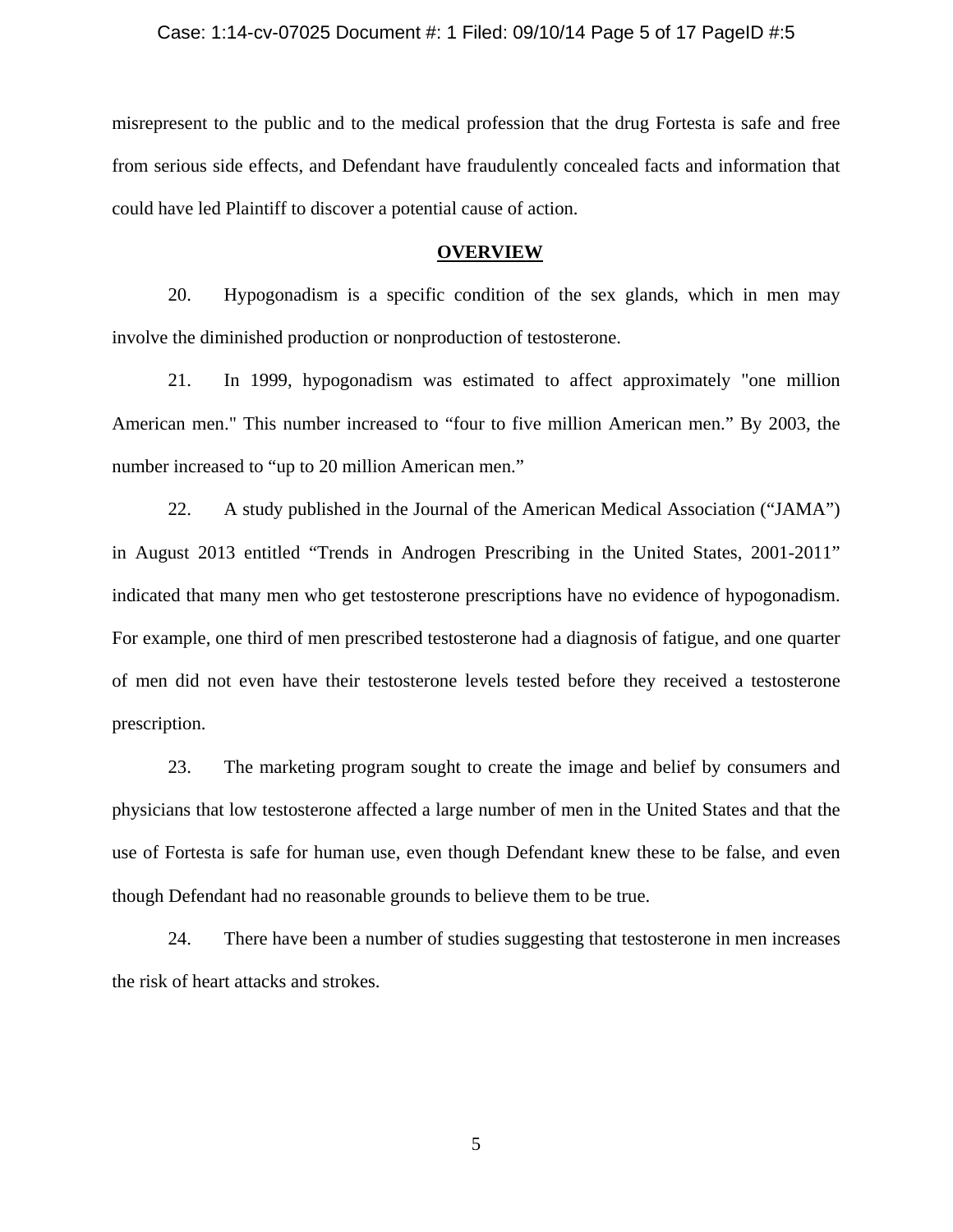### Case: 1:14-cv-07025 Document #: 1 Filed: 09/10/14 Page 6 of 17 PageID #:6

25. In 2010, a study published in the New England Journal of Medicine Study entitled "Adverse Events Associated with Testosterone Administration" was discontinued after an exceedingly high number of men in the testosterone group were suffered adverse events.

26. In November of 2013, a JAMA study was released entitled "Association of Testosterone Therapy with Mortality, Myocardial Infarction, and Stroke in Men with Low Testosterone Levels" which indicated that testosterone therapy raised the risk of death, heart attack and stroke by about 30%.

27. On January 29, 2014, a study was released in PLOS ONE entitled "Increased Risk of Non-Fatal Myocardial Infarction Following Testosterone Therapy Prescription in Men" which indicated that testosterone use doubled the risk of heart attacks in men over sixty five years old and men younger than sixty five with a previous diagnosis of heart disease.

28. Two days later, on January 31, 2014, the FDA issued a Drug Safety Communication to physicians advising that the FDA was investigating the risk of stroke, heart attack and death in men using testosterone products based on the recent studies suggesting an increased risk of cardiovascular events among men using these products.

29. And on April 11, 2014, the European Medicines Agency announced that in light of the recent studies regarding the increased risk of cardiovascular events in patients using testosterone products, its Pharmacovigilance Risk Assessment Committee would be reviewing all data on the benefit-risk balance of testosterone-containing medicines to determine whether the marketing authorizations for these products should be maintained, varied, suspended or withdrawn across the European Union.

### **FACTUAL ALLEGATIONS COMMON TO ALL CAUSES OF ACTION**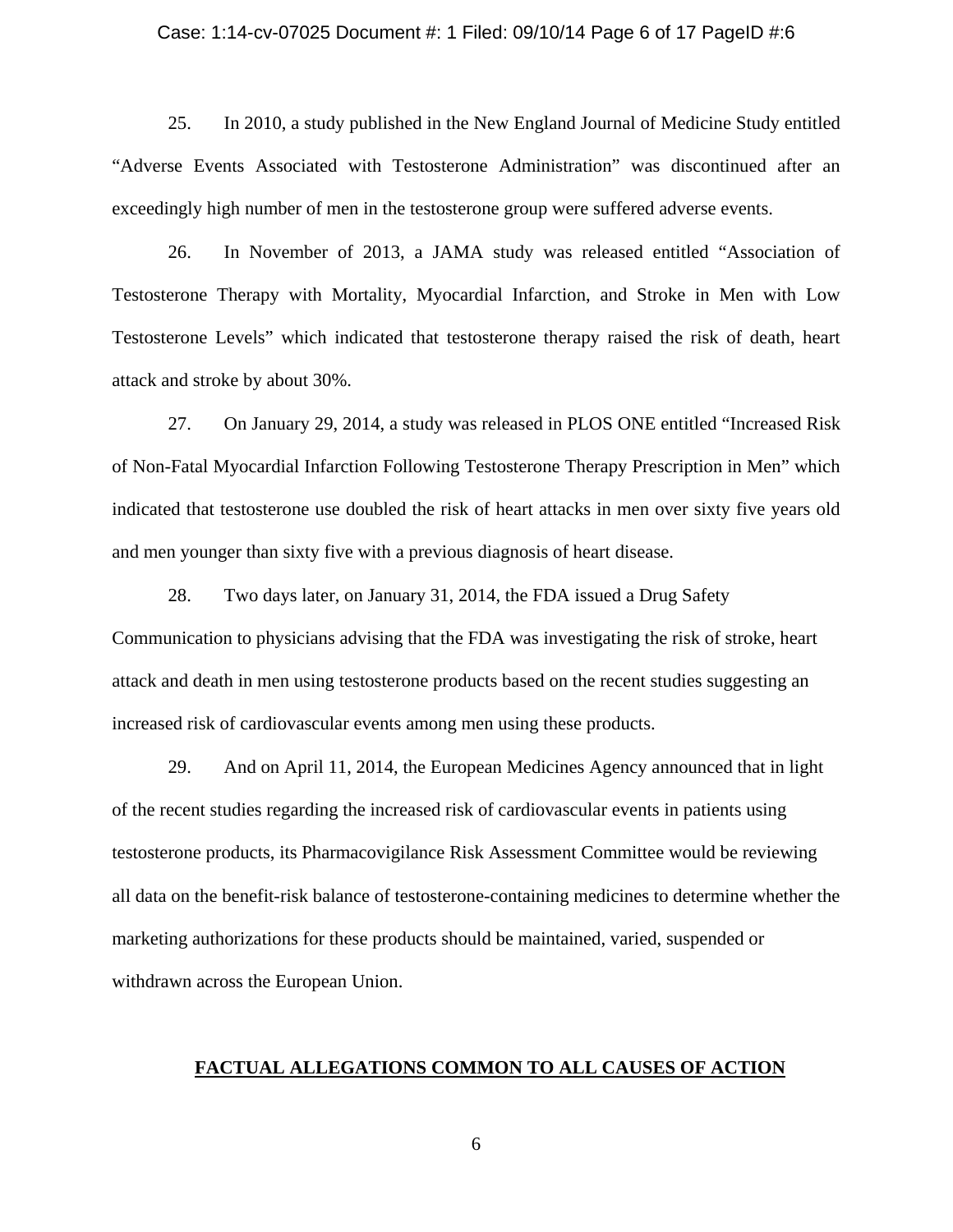### Case: 1:14-cv-07025 Document #: 1 Filed: 09/10/14 Page 7 of 17 PageID #:7

30. Defendant Endo is engaged in the business of manufacturing, design, distributing, marketing, and/or selling prescription drugs including Fortesta.

31. The FDA approved Fortesta on December 29, 2010.

32. Fortesta is a clear, colorless and odorless gel comes in a small canister with a pump that delivers 10 mg of testosterone with each pump and is applied once-a-day directly to the inner thighs.

33. Testosterone is a primary androgenic hormone responsible for normal growth, development of the male sex organs, and maintenance of secondary sex characteristics.

34. The hormone plays a role in sperm production, fat distribution, maintenance of muscle strength and mass, and sex drive.

35. In men, testosterone levels normally begin a gradual decline after the age of thirty.

36. The average testosterone levels for most men range from 300 to 1,000 nanograms per deciliter of blood. However, testosterone levels can fluctuate greatly depending on many factors, including sleep, time of day, and medication. Resultantly, many men who fall into the hypogonadal range one day will have normal testosterone levels the next.

37. Fortesta may produce undesirable side effects to patients who use the drug, including but not limited to, myocardial infarction, stroke, and death.

38. In some patient populations, Fortesta use may increase the incidence of myocardial infarctions and death by over 500%.

39. In addition to the above, Fortesta has been linked to several severe and life changing medical disorders in both users and those who come into physical contact with users or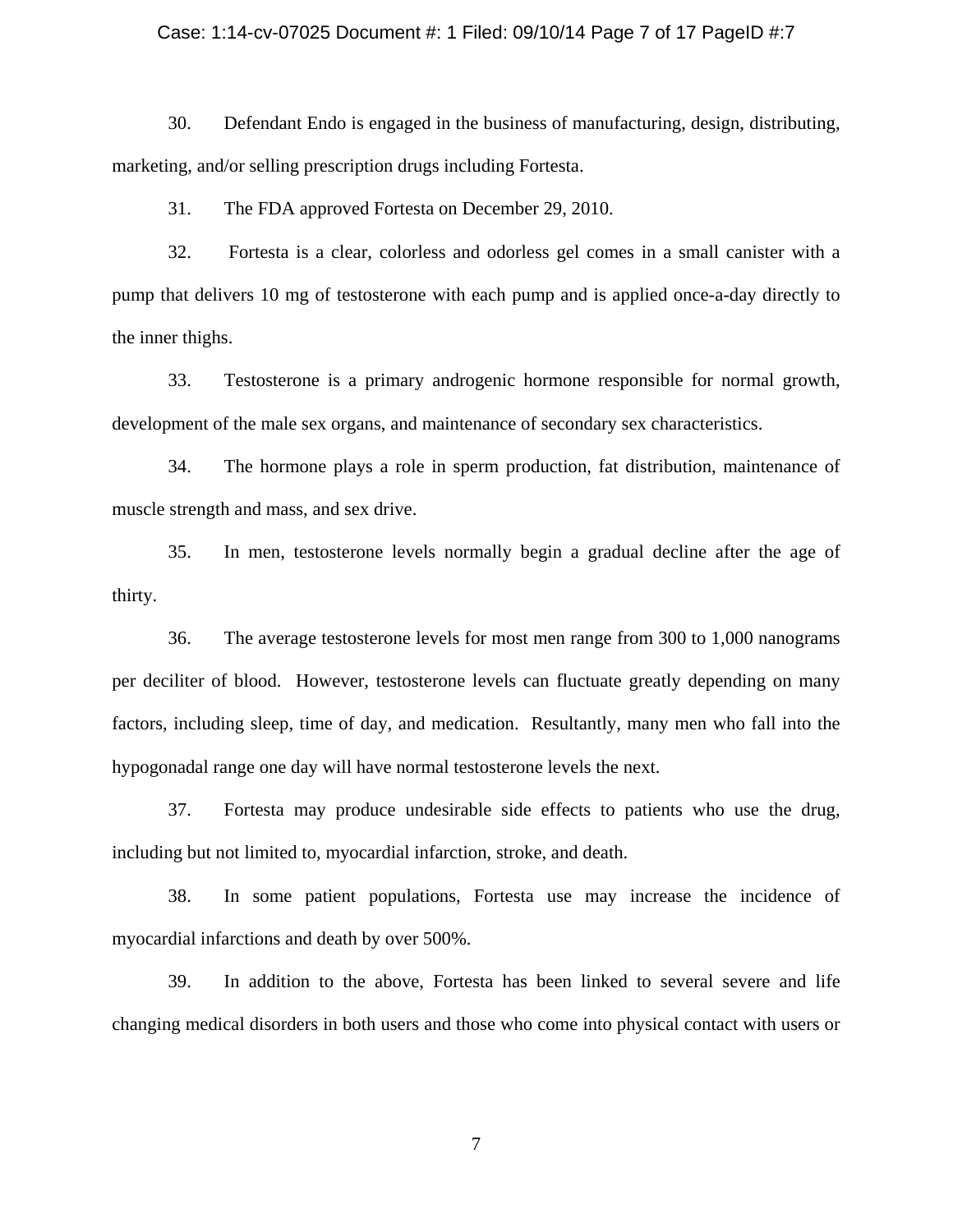#### Case: 1:14-cv-07025 Document #: 1 Filed: 09/10/14 Page 8 of 17 PageID #:8

the unwashed clothes of someone who applied Fortesta. Patients taking Fortesta may experience enlarged prostates and increased serum prostate-specific antigen levels.

40. Secondary exposure to Fortesta can cause side effects in others. In 2009 the FDA issued a black box warning for Fortesta prescriptions, advising patients of reported virilization in children who were secondarily exposed to the gel. Testosterone may also cause physical changes in women exposed to the drug and cause fetal damage with pregnant women who come into secondary contact with Fortesta.

41. Defendant successfully marketed Fortesta by undertaking a "disease awareness" marketing campaign. This campaign sought to create a consumer perception that low testosterone is prevalent among U.S. men and that symptoms previously associated with other physical and mental conditions, such as aging, stress, depression, and lethargy were actually attributable to "Low-T."

42. Endo's advertising program, sought to create the image and belief by consumers and their physicians that the use of Fortesta was a safe method of alleviating their symptoms, had few side effects and would not interfere with their daily lives, even though Defendant knew or should have known these to be false, and even though the Defendant had no reasonable grounds to believe them to be true.

43. Defendant purposefully downplayed, understated and outright ignored the health hazards and risks associated with using Fortesta. Defendant deceived potential Fortesta users by relaying positive information through the press, including testimonials from retired professional athletes, and manipulating hypogonadism statistics to suggest widespread disease prevalence, while downplaying known adverse and serious health effects.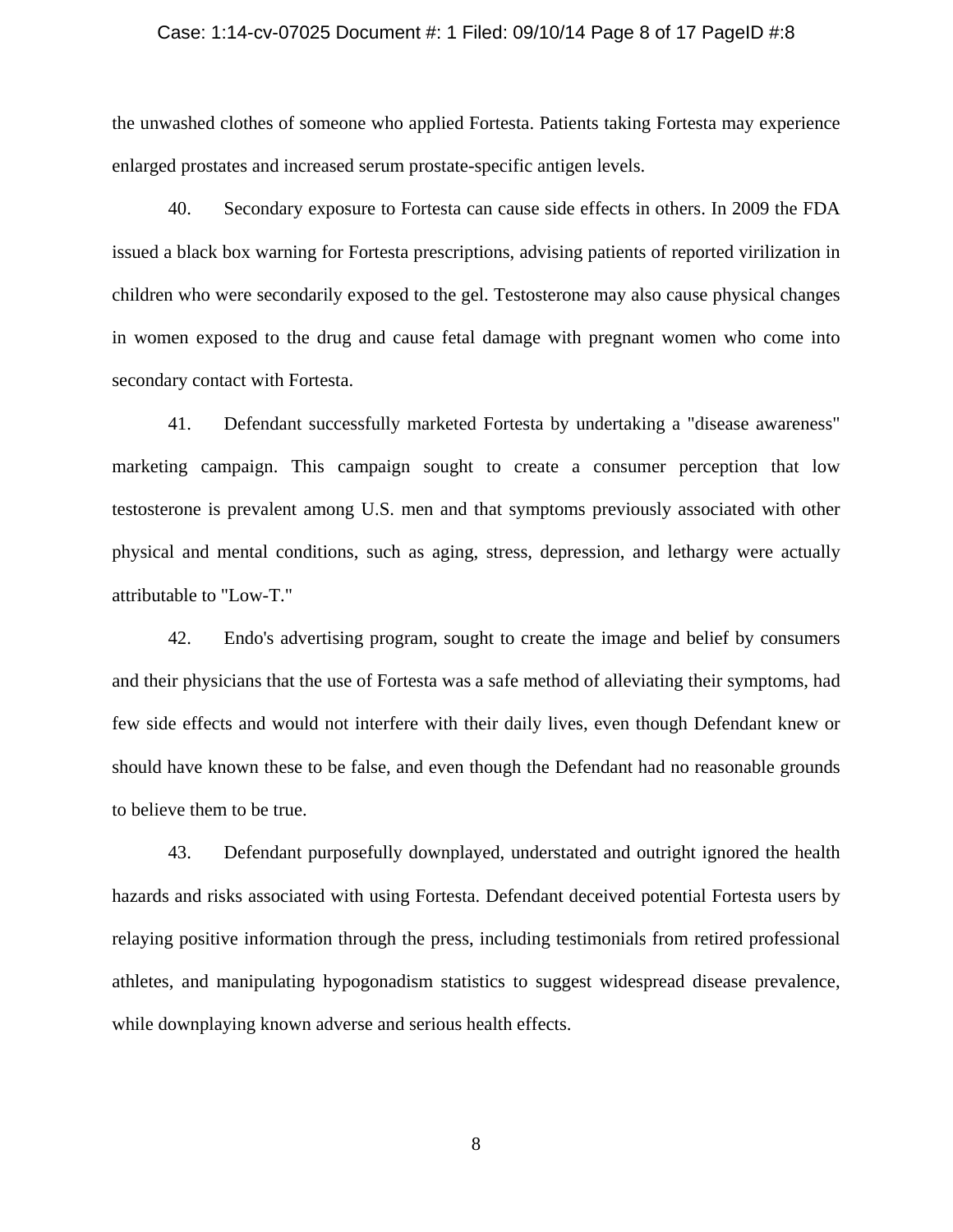### Case: 1:14-cv-07025 Document #: 1 Filed: 09/10/14 Page 9 of 17 PageID #:9

44. Defendant concealed material relevant information from potential Fortesta users and minimized user and prescriber concern regarding the safety of Fortesta.

45. In particular, in the warnings Defendant give in their commercials, online and print advertisements, Defendant fail to mention any potential cardiac or stroke side effects and falsely represents that Endo adequately tested Fortesta for all likely side effects. Defendant also fail to warn and instruct regarding the importance of adequate monitoring of hematocrit levels.

46. As a result of Defendant' advertising and marketing, and representations about its product, men in the United States pervasively seek out prescriptions for Fortesta. If Plaintiff in this action had known the risks and dangers associated with Fortesta, Plaintiff would not have taken Fortesta and consequently would not have been subject to its serious side effects.

### **SPECIFIC FACTUAL ALLEGATIONS**

47. Plaintiff was prescribed Fortesta and used it as directed from approximately July 6, 2011 to December 5, 2012.

48. Plaintiff was 50 years of age when he was prescribed and used testosterone for symptoms he attributed to low testosterone after viewing Defendant' advertisements.

49. Plaintiff was very healthy prior to taking testosterone. In keeping with his healthy and proactive lifestyle, Plaintiff agreed to initiate testosterone treatment. He relied on claims made by Defendant that testosterone had been clinically shown to safely and effectively raise testosterone levels.

50. Plaintiff was diagnosed with myocardial infarction on or about August 28, 2011. As a result, for the rest of his life he must undergo regular testing, adhere to a restrictive diet, and take medication. Due to his myocardial infarction he is now at markedly increased risk of additional cardiovascular disease, cerebrovascular accidents, and death.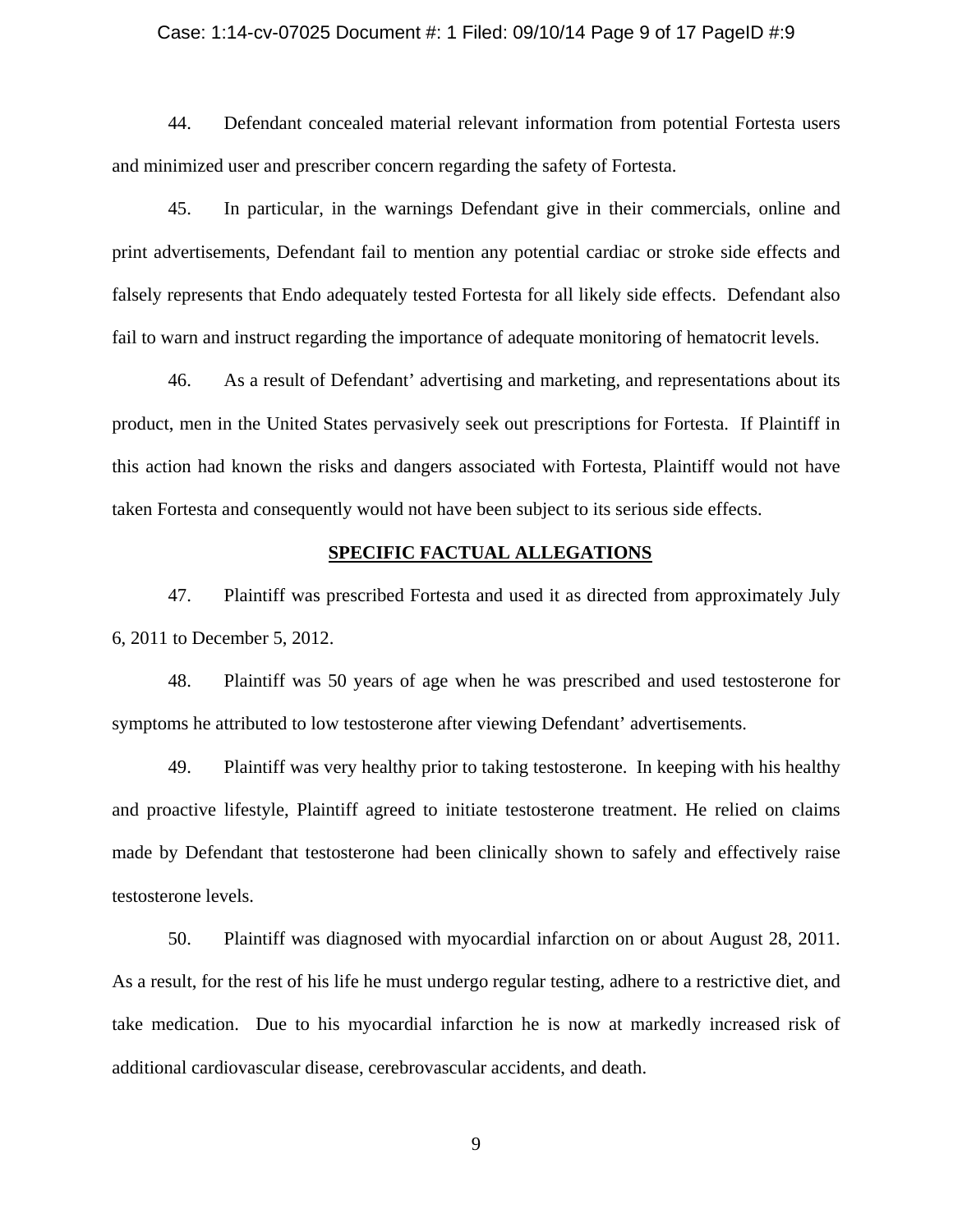#### Case: 1:14-cv-07025 Document #: 1 Filed: 09/10/14 Page 10 of 17 PageID #:10

51. Had Defendant properly disclosed the risks associated with testosterone, Plaintiff would have avoided the risk of myocardial infarction by either not using testosterone at all, severely limiting the dosage and length of use, and/or by closely monitoring the degree to which the drugs were adversely affecting his health.

52. As alleged herein, as a direct, proximate, and legal result of Defendant' negligence and wrongful conduct, and the unreasonably dangerous and defective characteristics of the drug testosterone, Plaintiff suffered severe and permanent physical and emotional injuries, including, but not limited to myocardial infarction. Plaintiff has endured pain and suffering, has suffered economic loss, including incurring significant expenses for medical care and treatment and will continue to incur such expenses in the future. Plaintiff seeks actual and punitive damages from Defendant as alleged herein.

## **FIRST CAUSE OF ACTION STRICT LIABILITY – FAILURE TO WARN**

53. Plaintiff incorporates by reference herein each of the allegations heretofore set forth in this Complaint as though fully set forth herein.

54. The Fortesta manufactured and/or supplied by Defendant was defective due to inadequate warnings or instructions because Defendant knew or should have known that the product created significant risks of serious bodily harm to consumers, and they failed to adequately warn consumers and/or their health care providers of such risks. The Fortesta manufactured and/or supplied by Defendant was defective due to inadequate post-marketing warnings or instructions because, after Defendant knew or should have known of the risk of serious bodily harm from the use of Fortesta, Defendant failed to provide an adequate warning to consumers and/or their health care providers of the product, knowing the product could cause serious injury.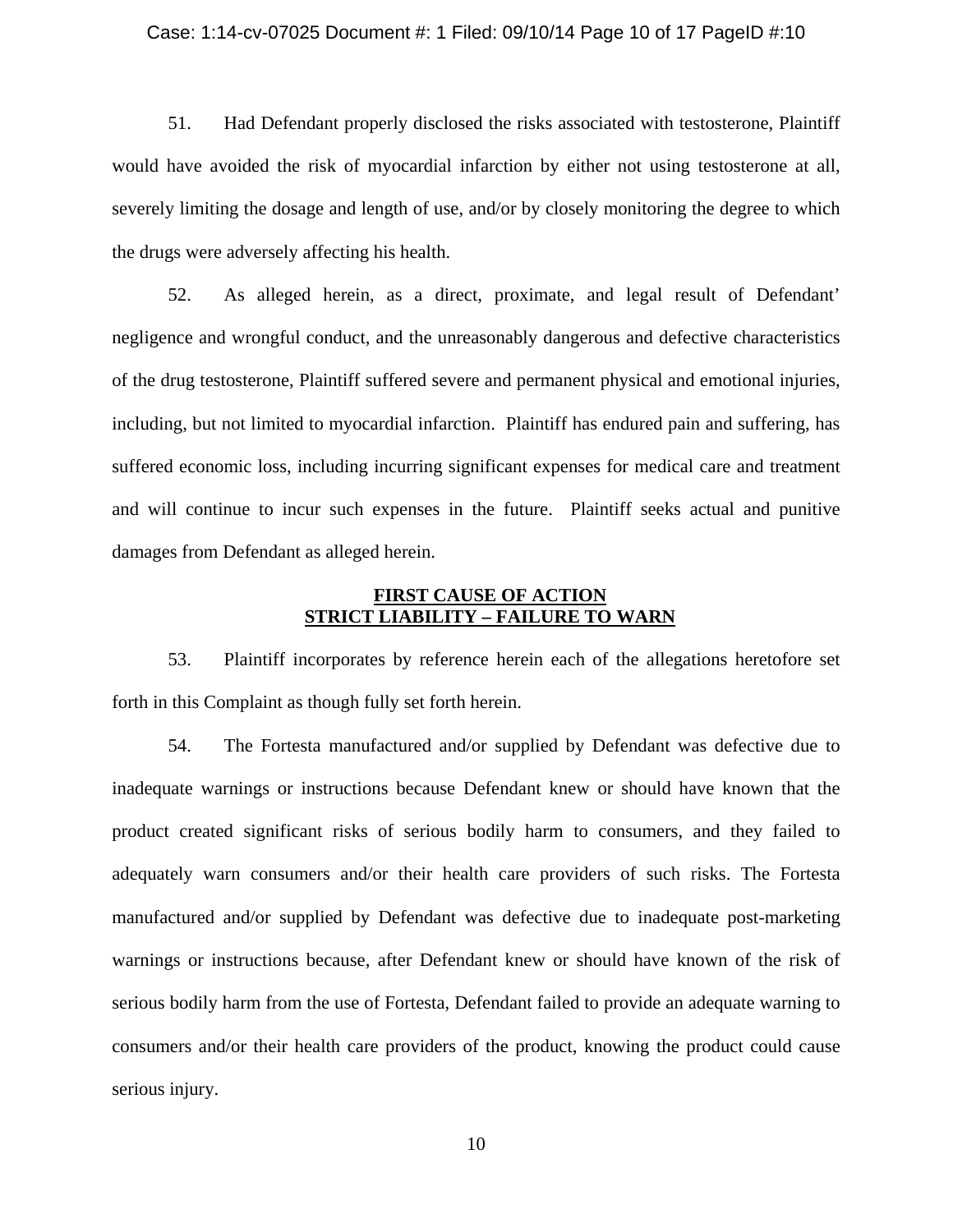### Case: 1:14-cv-07025 Document #: 1 Filed: 09/10/14 Page 11 of 17 PageID #:11

55. As a direct and proximate result of Plaintiff's reasonably anticipated use of Fortesta as manufactured, designed, sold, supplied, marketed and/or introduced into the stream of commerce by Defendant, Plaintiff suffered serious injury, harm, damages, economic and noneconomic loss and will continue to suffer such harm, damages and losses in the future.

## **SECOND CAUSE OF ACTION NEGLIGENCE**

56. Plaintiff incorporates by reference herein each of the allegations set forth in this Complaint as though set forth herein.

57. At all times herein mentioned, Defendant had a duty to properly manufacture, design, formulate, compound, test, produce, process, assemble, inspect, research, distribute, market, label, package, distribute, prepare for use, sell, prescribe and adequately warn of the risks and dangers of Fortesta.

58. At all times herein mentioned, Defendant negligently and carelessly manufactured, designed, formulated, distributed, compounded, produced, processed, assembled, inspected, distributed, marketed, labeled, packaged, prepared for use and sold Fortesta and failed to adequately test and warn of the risks and dangers of Fortesta.

59. Despite the fact that Defendant knew or should have known that Fortesta caused unreasonable, dangerous side effects, Defendant continued to market Fortesta to consumers including Plaintiff, when there were safer alternative methods of treating loss of energy, libido erectile dysfunction, depression, loss of muscle mass and other conditions Fortesta's advertising claims are caused by low testosterone.

60. Defendant knew or should have known that consumers such as Plaintiff would foreseeably suffer injury as a result of Defendant' failure to exercise ordinary care as described above.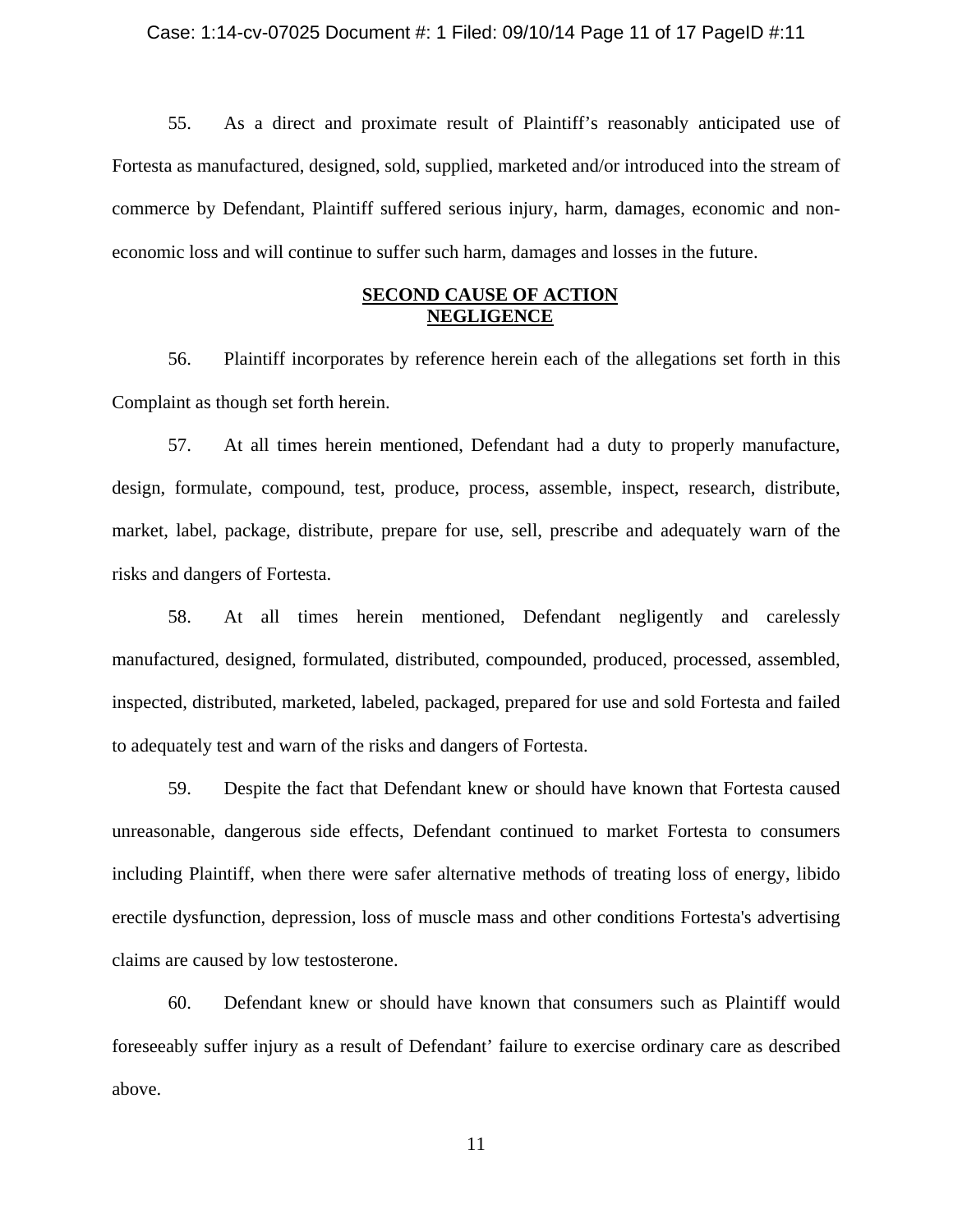### Case: 1:14-cv-07025 Document #: 1 Filed: 09/10/14 Page 12 of 17 PageID #:12

61. Defendant' negligence was a proximate cause of Plaintiff's injuries, harm and economic loss which Plaintiff suffered, and will continue to suffer, as described and prayed for herein.

# **THIRD CAUSE OF ACTION FOR BREACH OF IMPLIED WARRANTY**

62. Plaintiff incorporates by reference here each of the allegations heretofore set forth in this Complaint as though fully set forth herein.

63. Prior to the time that the aforementioned products were used by Plaintiff, Defendant impliedly warranted to Plaintiff and Plaintiff's agents and physicians that Fortesta was of merchantable quality and safe and fit for the use for which it was intended.

64. Plaintiff was and is unskilled in the research, design and manufacture of the products and reasonably relied entirely on the skill, judgment and implied warranty of the Defendant in using Fortesta.

65. Fortesta was neither safe for its intended use nor of merchantable quality, as warranted by Defendant, in that Fortesta has dangerous propensities when used as intended and will cause severe injuries to users.

66. As a result of the abovementioned breach of implied warranties by Defendant, Plaintiff suffered injuries and damages as alleged herein.

## **FOURTH CAUSE OF ACTION FOR BREACH OF EXPRESS WARRANTY**

67. Plaintiff incorporates by reference here each of the allegations set forth in this Complaint as though fully set forth here.

68. At all times mentioned, Defendant expressly represented and warranted to Plaintiff and Plaintiff's agents and physicians, by and through statements made by Defendant or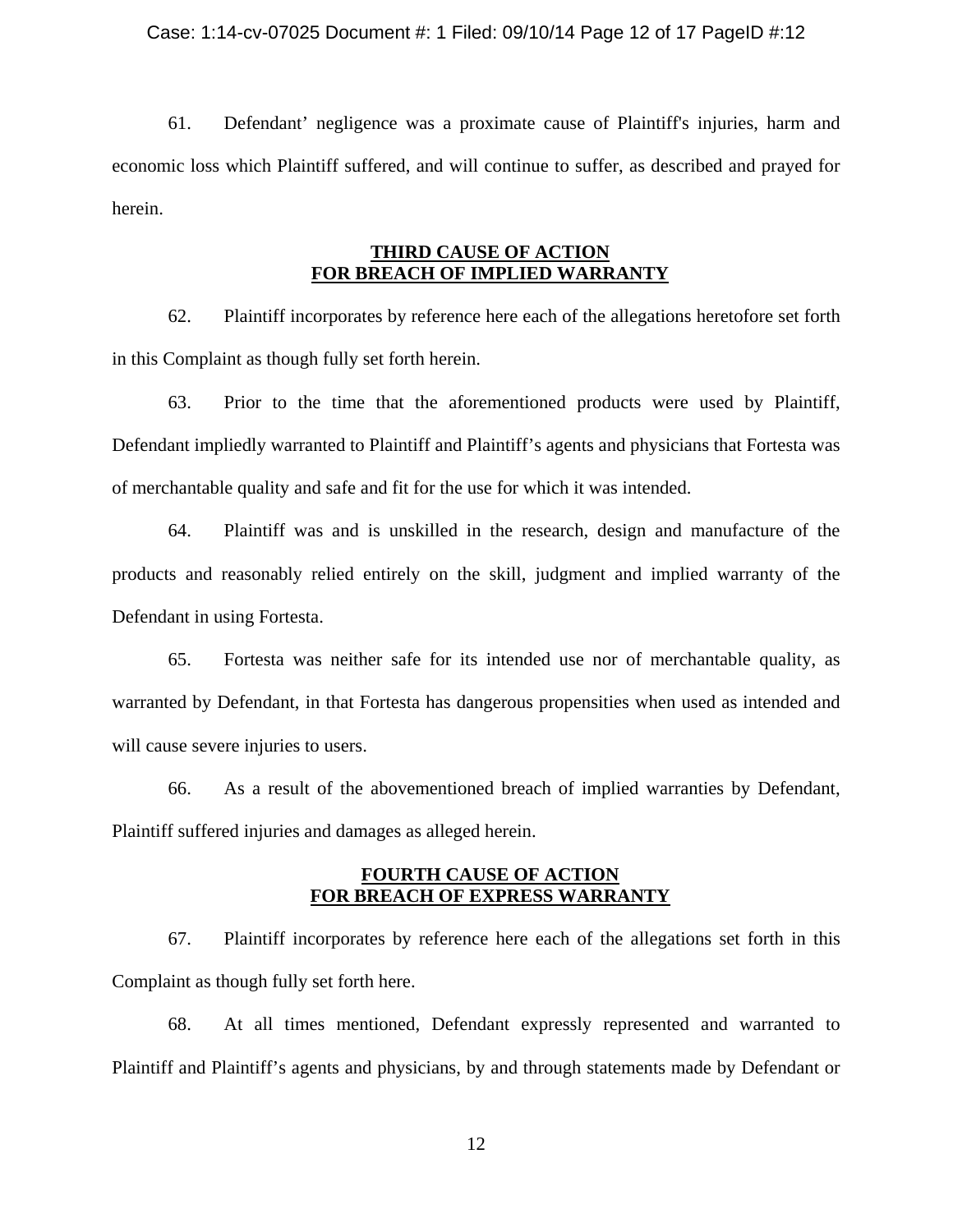#### Case: 1:14-cv-07025 Document #: 1 Filed: 09/10/14 Page 13 of 17 PageID #:13

their authorized agents or sales representatives, orally and in publications, package inserts and other written materials intended for physicians, medical patients and the general public, that Fortesta is safe, effective, fit and proper for its intended use. Plaintiff purchased Fortesta relying upon these warranties.

69. In utilizing Fortesta, Plaintiff relied on the skill, judgment, representations, and foregoing express warranties of Defendant. These warranties and representations were false in that Fortesta is unsafe and unfit for its intended uses.

70. As a result of the abovementioned breach of express warranties by Defendant, Plaintiff suffered injuries and damages as alleged herein.

## **FIFTH CAUSE OF ACTION FRAUD**

71. Plaintiff incorporates by reference here each of the allegations set forth in this Complaint as though set forth fully herein.

72. Defendant, from the time they first tested, studied, researched, evaluated, endorsed, manufactured, marketed and distributed Fortesta, and up to the present, willfully deceived Plaintiff by concealing from them, Plaintiff's physicians and the general public, the true facts concerning Fortesta, which the Defendant had a duty to disclose.

73. At all times herein mentioned, Defendant conducted a sales and marketing campaign to promote the sale of Fortesta and willfully deceive Plaintiff, Plaintiff's physicians and the general public as to the benefits, health risks and consequences of using Fortesta. Defendant knew of the foregoing, that Fortesta is not safe, fit and effective for human consumption, that using Fortesta is hazardous to health, and that Fortesta has a serious propensity to cause serious injuries to its users, including but not limited to the injuries Plaintiff suffered.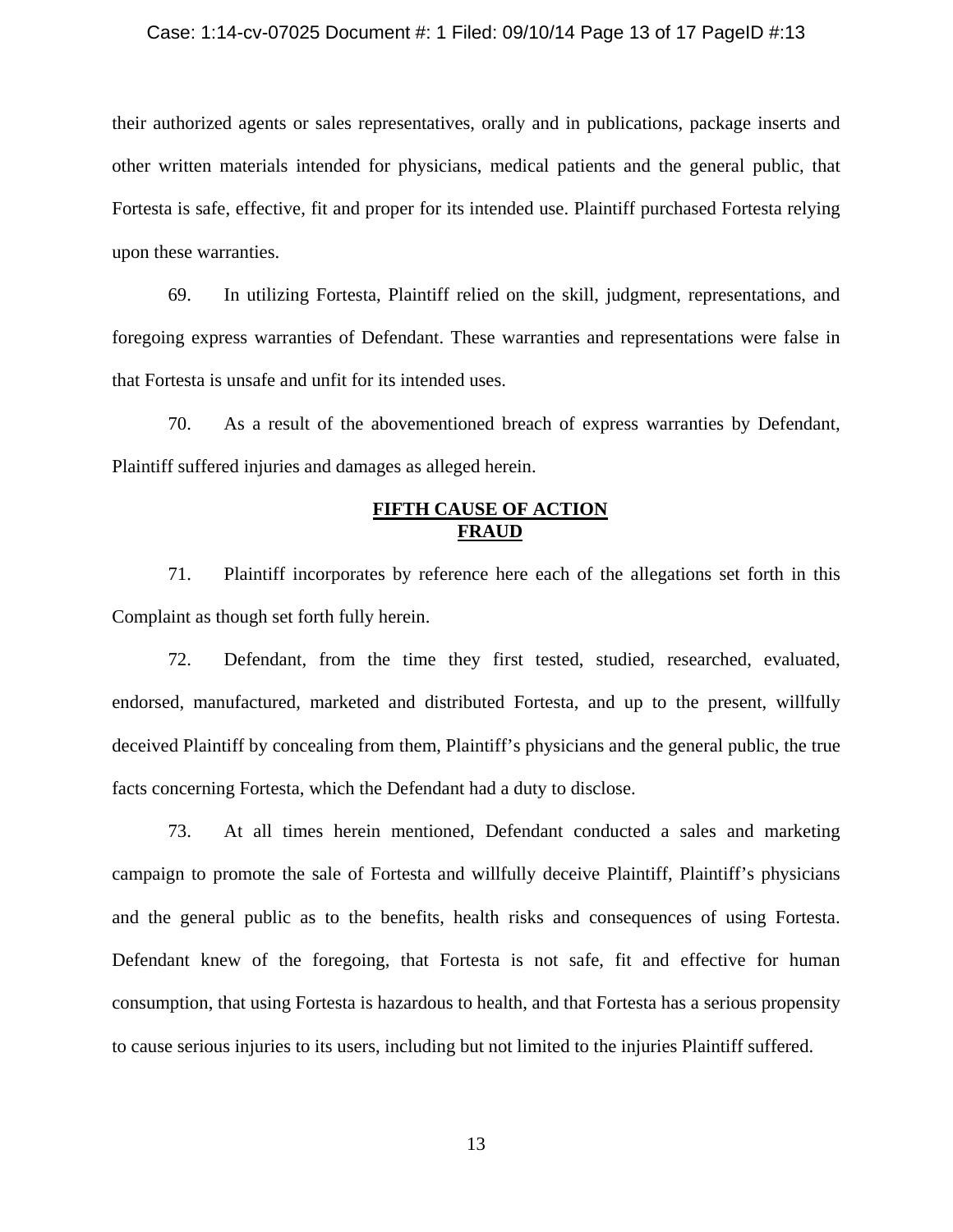#### Case: 1:14-cv-07025 Document #: 1 Filed: 09/10/14 Page 14 of 17 PageID #:14

74. Defendant concealed and suppressed the true facts concerning Fortesta with the intent to defraud Plaintiff, in that Defendant knew that Plaintiff physicians would not prescribe Fortesta, and Plaintiff would not have used Fortesta, if they were aware of the true facts concerning its dangers.

75. As a result of Defendant' fraudulent and deceitful conduct, Plaintiff suffered injuries and damages as alleged herein.

# **SIXTH CAUSE OF ACTION NEGLIGENT MISREPRESENTATION**

76. Plaintiff incorporates by reference herein each of the allegations set forth in this Complaint as though fully set forth herein.

77. From the time Fortesta was first tested, studied, researched, evaluated, endorsed, manufactured, marketed and distributed, and up to the present, Defendant made misrepresentations to Plaintiff, Plaintiff's physicians and the general public, including but not limited to the misrepresentation that Fortesta was safe, fit and effective for human consumption. At all times mentioned, Defendant conducted a sales and marketing campaign to promote the sale of Fortesta and willfully deceive Plaintiff, Plaintiff's physicians and the general public as to the health risks and consequences of the use of the abovementioned product.

78. The Defendant made the foregoing representation without any reasonable ground for believing them to be true. These representations were made directly by Defendant, by sales representatives and other authorized agents of Defendant, and in publications and other written materials directed to physicians, medical patients and the public, with the intention of inducing reliance and the prescription, purchase and use of the subject product.

79. The representations by the Defendant were in fact false, in that Fortesta is not safe, fit and effective for human consumption, using Fortesta is hazardous to health, and Fortesta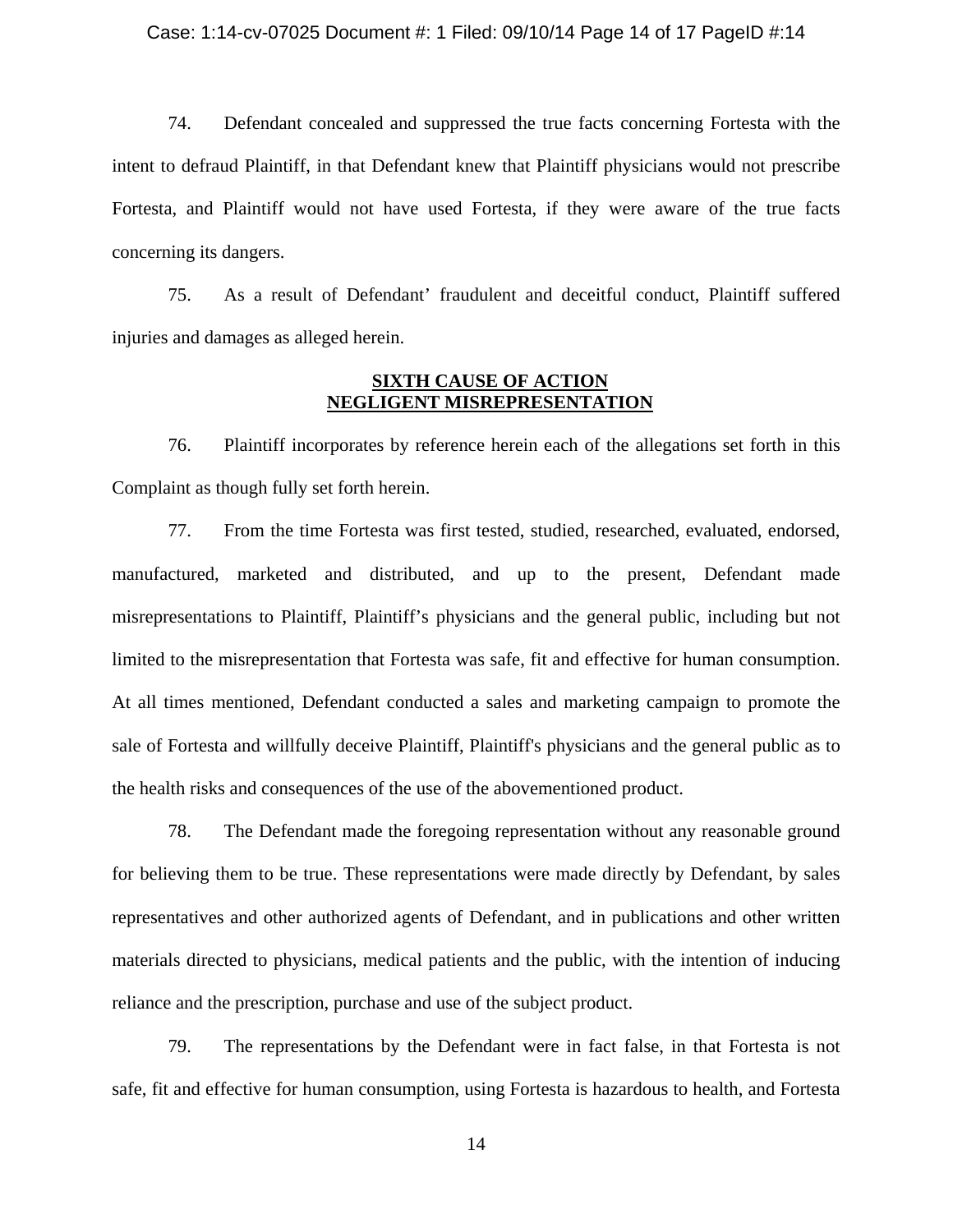#### Case: 1:14-cv-07025 Document #: 1 Filed: 09/10/14 Page 15 of 17 PageID #:15

has a serious propensity to cause serious injuries to users, including but not limited to the injuries suffered by Plaintiff.

80. The foregoing representations by Defendant, and each of them, were made with the intention of inducing reliance and the prescription, purchase and use of Fortesta.

81. In reliance of the misrepresentations by the Defendant, and each of them, Plaintiff was induced to purchase and use Fortesta. If Plaintiff had known of the true facts and the facts concealed by the Defendant, Plaintiff would not have used Fortesta. The reliance of Plaintiff upon Defendant' misrepresentations was justified because such misrepresentations were made and conducted by individuals and entities that were in a position to know the true facts.

82. As a result of the foregoing negligent misrepresentations by Defendant, Plaintiff suffered injuries and damages as alleged herein.

## **PUNITIVE DAMAGES ALLEGATIONS**

83. Plaintiff incorporates by reference here each of the allegations set forth in this Complaint as though fully set forth herein.

84. The acts, conduct, and omissions of Defendant, as alleged throughout this Complaint were willful and malicious. Defendant committed these acts with a conscious disregard for the rights of Plaintiff and other Fortesta users and for the primary purpose of increasing Defendant' profits from the sale and distribution of Fortesta. Defendant' outrageous and unconscionable conduct warrants an award of exemplary and punitive damages against Defendant in an amount appropriate to punish and make an example of Defendant.

85. Prior to the manufacturing, sale, and distribution of Fortesta, Defendant knew that said medication was in a defective condition as previously described herein and knew that those who were prescribed the medication would experience and did experience severe physical,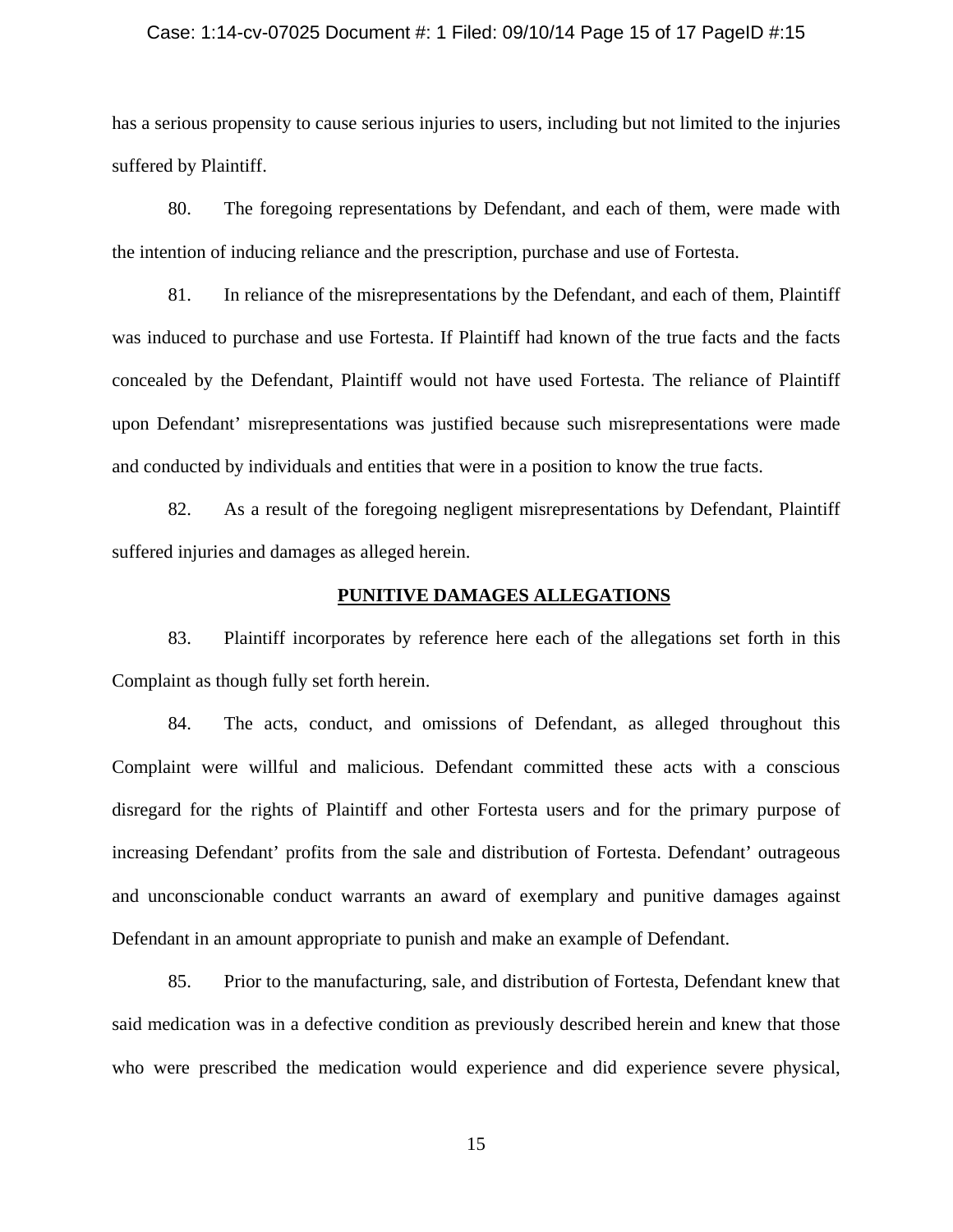#### Case: 1:14-cv-07025 Document #: 1 Filed: 09/10/14 Page 16 of 17 PageID #:16

mental, and emotional injuries. Further, Defendant, through their officers, directors, managers, and agents, knew that the medication presented a substantial and unreasonable risk of harm to the public, including Plaintiff and as such, Defendant unreasonably subjected consumers of said drugs to risk of injury or death from using Fortesta.

86. Despite its knowledge, Defendant, acting through its officers, directors and managing agents for the purpose of enhancing Defendant' profits, knowingly and deliberately failed to remedy the known defects in Fortesta and failed to warn the public, including Plaintiff, of the extreme risk of injury occasioned by said defects inherent in Fortesta. Defendant and their agents, officers, and directors intentionally proceeded with the manufacturing, sale, and distribution and marketing of Fortesta knowing these actions would expose persons to serious danger in order to advance Defendant' pecuniary interest and monetary profits.

87. Defendant' conduct was despicable and so contemptible that it would be looked down upon and despised by ordinary decent people, and was carried on by Defendant with willful and conscious disregard for the safety of Plaintiff, entitling Plaintiff to exemplary damages.

### **PRAYER FOR RELIEF**

WHEREFORE, Plaintiff prays for relief and judgment against Defendant as follows:

- (a) For general damages in a sum in excess of the jurisdictional minimum of this Court;
	- (b) For medical, incidental, and hospital expenses according to proof;
	- (c) For pre-judgment and post-judgment interest as provided by law;
	- (d) For full refund of all purchase costs Plaintiff paid for testosterone;